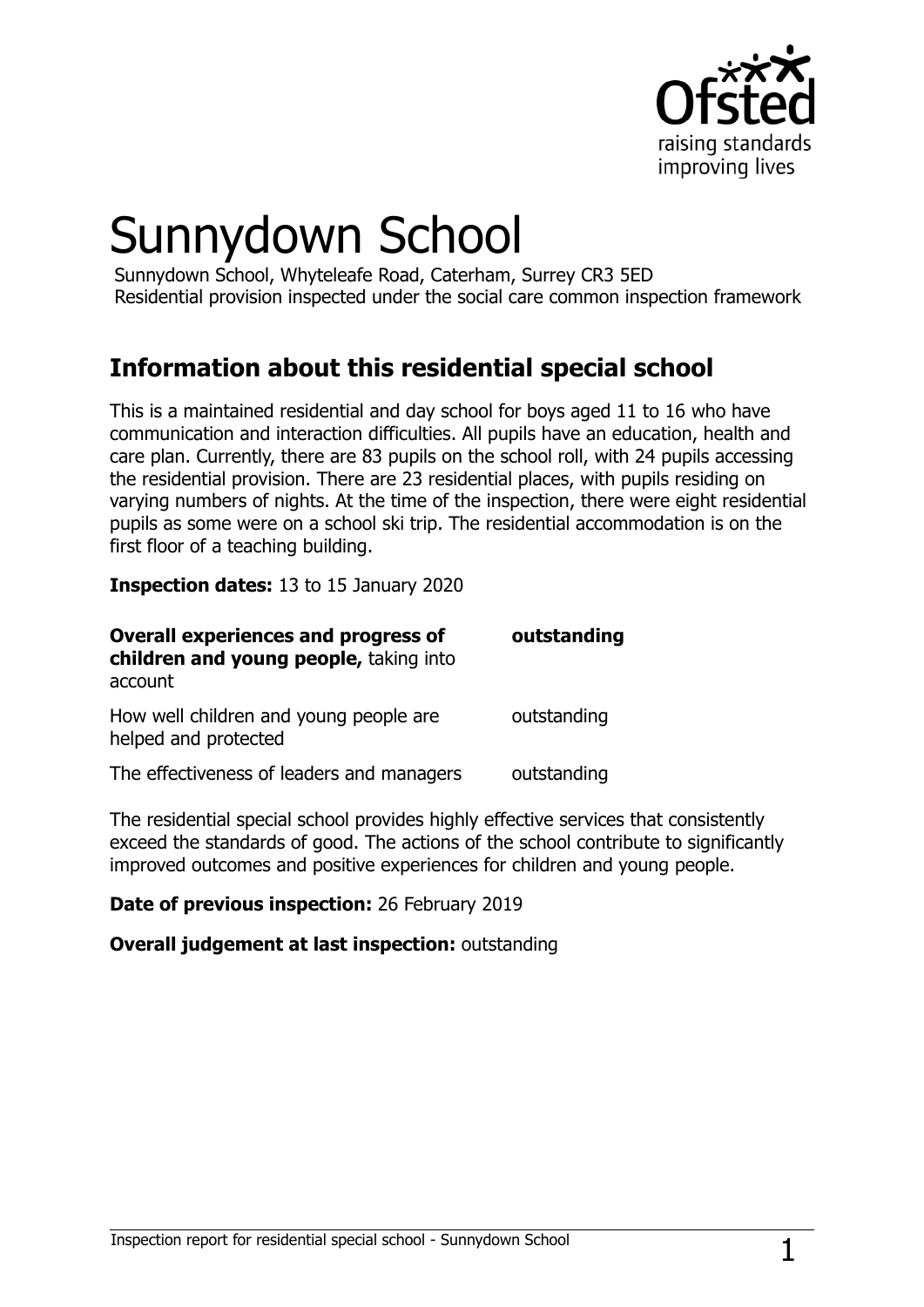

## **Inspection judgements**

#### **Overall experiences and progress of children and young people: outstanding**

Residential pupils benefit from highly effective individualised, nurturing care and support from the staff. Their positive experiences are directly related to the trusting relationships that they form with the staff, who are dedicated to improving the pupils' well-being and to helping them to build a happy and successful life in the future. Pupils commented on how much they enjoy boarding, particularly the wide range of activities and spending time with their friends.

Parents and carers acknowledge the progress that their sons have made in relation to their social skills, their maturity and their ability to make and sustain friendships, which for some pupils has historically been very difficult.

Working collaboratively with staff across the school, the staff use their insightful knowledge of each pupil to ensure that effective support advances their development. The support from the staff assists the pupils in developing skills they will need to cope as adults.

With a focus on pupils' emotional needs, staff are alert to signs of distress, anxiety and stress. Together with the effective interventions provided by the pastoral team, the staff provide appropriate support to help pupils develop resilience and coping strategies to manage their difficulties. The pupils develop self-confidence and selfesteem through reliably knowing that the staff will respond to their specific needs.

Developing and extending the pupils' independence skills are fundamental to the ethos of the residential provision. The pupils gain recognition for their achievements in this area through an accredited programme of learning. The staff have a continuous focus on preparing pupils for their futures. This is not just in relation to their practical skills but also to help them develop resilience and confident, tolerant, responsible inter-personal skills. A parent commented how, within a safe environment, pupils have opportunities to learn how the world outside works and 'a chance of leading a normal, self-sufficient life'.

#### **How well children and young people are helped and protected: outstanding**

Protecting the pupils and educating them to keep themselves safe underpin all the staff's practice. Safeguarding pupils is embedded into all aspects of school life and is consistently a high priority for senior leaders and managers.

The staff are well trained, confident and alert in their safeguarding role. They have up-to-date knowledge and understanding of the current issues that can present a risk to the residential pupils. Concerns are promptly reported to the experienced and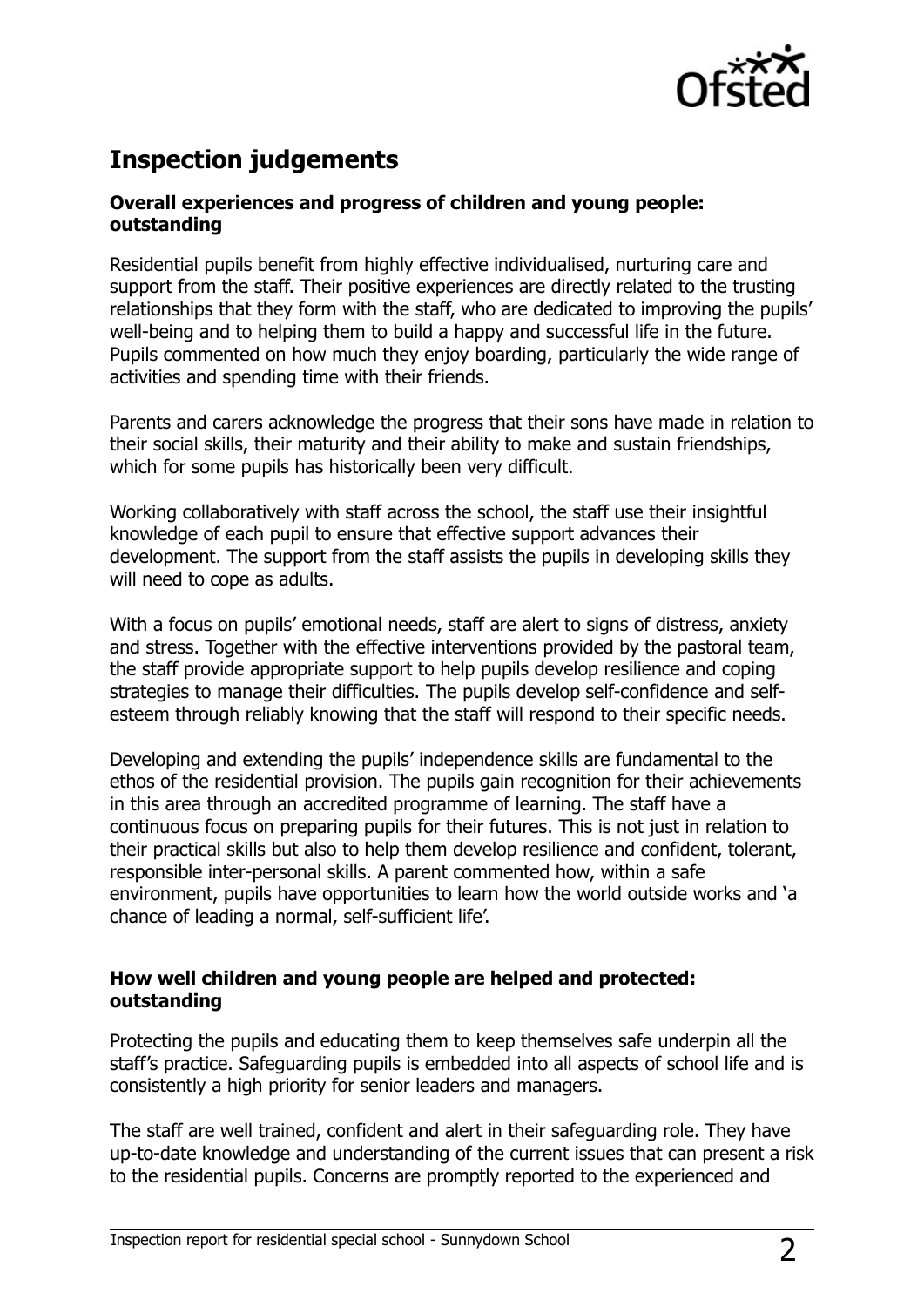

well-trained team of designated safeguarding officers, who meet weekly, discuss the concerns in detail and take appropriate action.

The designated safeguarding lead monitors and analyses the nature of the concerns raised each month to ensure that the staff are aware of emerging patterns and trends. Senior leaders are highly responsive to the identified needs of pupils. Concerns in relation to the pupils' increasingly complex emotional needs have prompted the enhancement of the pastoral team to support pupils' well-being. Other concerning behaviour affecting the welfare of some pupils has consistently decreased due to the targeted support provided. A thorough and detailed safeguarding action plan, incorporating action points from a safeguarding audit undertaken by an external specialist, prioritises areas for the staff to focus on to protect pupils. Successful partnership working between the school safeguarding team, external safeguarding agencies and families promotes the welfare of pupils.

Relationships between the staff and the pupils are extremely positive and are at the heart of successful behaviour management strategies. Structure, routines and clear boundaries help the pupils develop a sense of safety, protection and trust. The staff model appropriate interactions, supporting the pupils to make friends, maintain friendships and learn to live with others.

The pupils' behaviour is excellent. Incidents are rare and physical intervention is not used in the residential provision. The staff know and understand each pupil very well and they are skilled in diffusing potentially difficult situations. Pupils respond positively to the support that the staff provide.

Recruitment procedures are implemented to ensure, as far as possible, that all staff are safe to work with pupils at the school. Routinely verifying all prospective employee references is identified as a point of improvement.

#### **The effectiveness of leaders and managers: outstanding**

Ambitious and aspirational leadership is reflected in a culture of high expectation in which the staff share the common vision to transform the lives of the pupils. Boarding is integral to achieving this vision, with staff across the school valuing the important contribution which the residential staff make in supporting the pupils to be resilient, confident and active learners. All the staff share a common aim of providing an excellent residential experience for the pupils to enhance their learning outcomes and make significant personal and social development to advance their future life chances.

The residential pupils benefit immensely through support from the staff, who are professional, passionate and committed to providing them with the appropriate levels of individual help and guidance, so that they can succeed, develop new skills and gain confidence in their own abilities.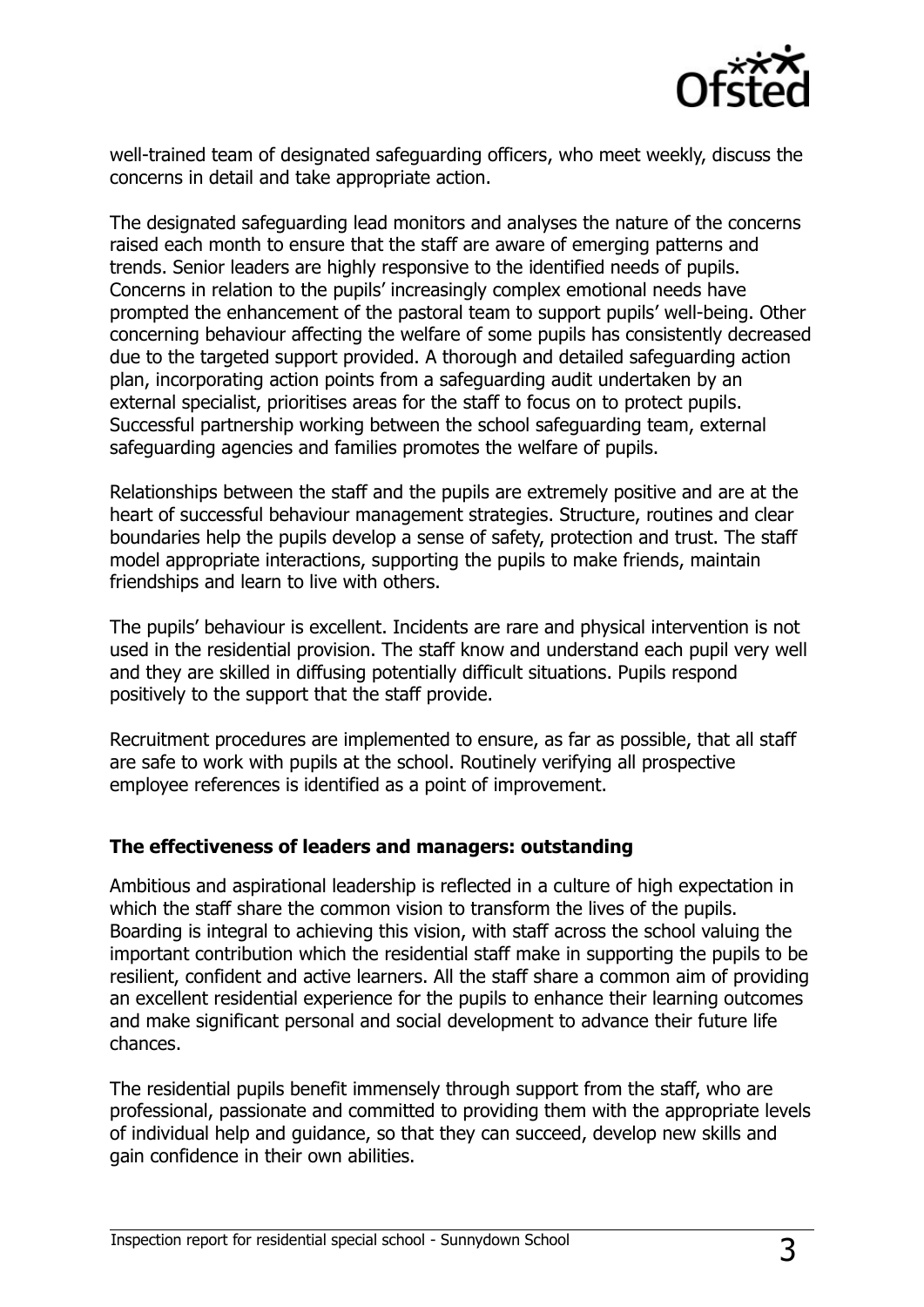

Leaders and managers seek to continuously develop and improve the pupils' experience. The pastoral team has been strengthened through additional staff and wide-ranging training. They work collaboratively and cohesively with the residential staff to support the pupils' emotional well-being so that residential pupils can take full advantage of the learning opportunities in the residential provision.

The residential staff complete a wide range of training to meet the diverse needs of pupils, with a sharp focus on keeping them safe and promoting their well-being. Through the staff appraisal system, regular supervision, frequent staff meetings and continuous guidance from the residential managers, the staff receive effective support to improve their practice and their support for the residential pupils. Targets for staff development are appropriately linked to the school development plan.

Integral to the continuous drive for improvement is effective monitoring. The residential managers have a strong focus on self-evaluation but also welcome audits from external professionals to ensure that high standards are maintained. The residential managers are prompt and efficient in their response to the independent visitor reports and recommendations from other audit reports, with the governing body overseeing action to improve the service.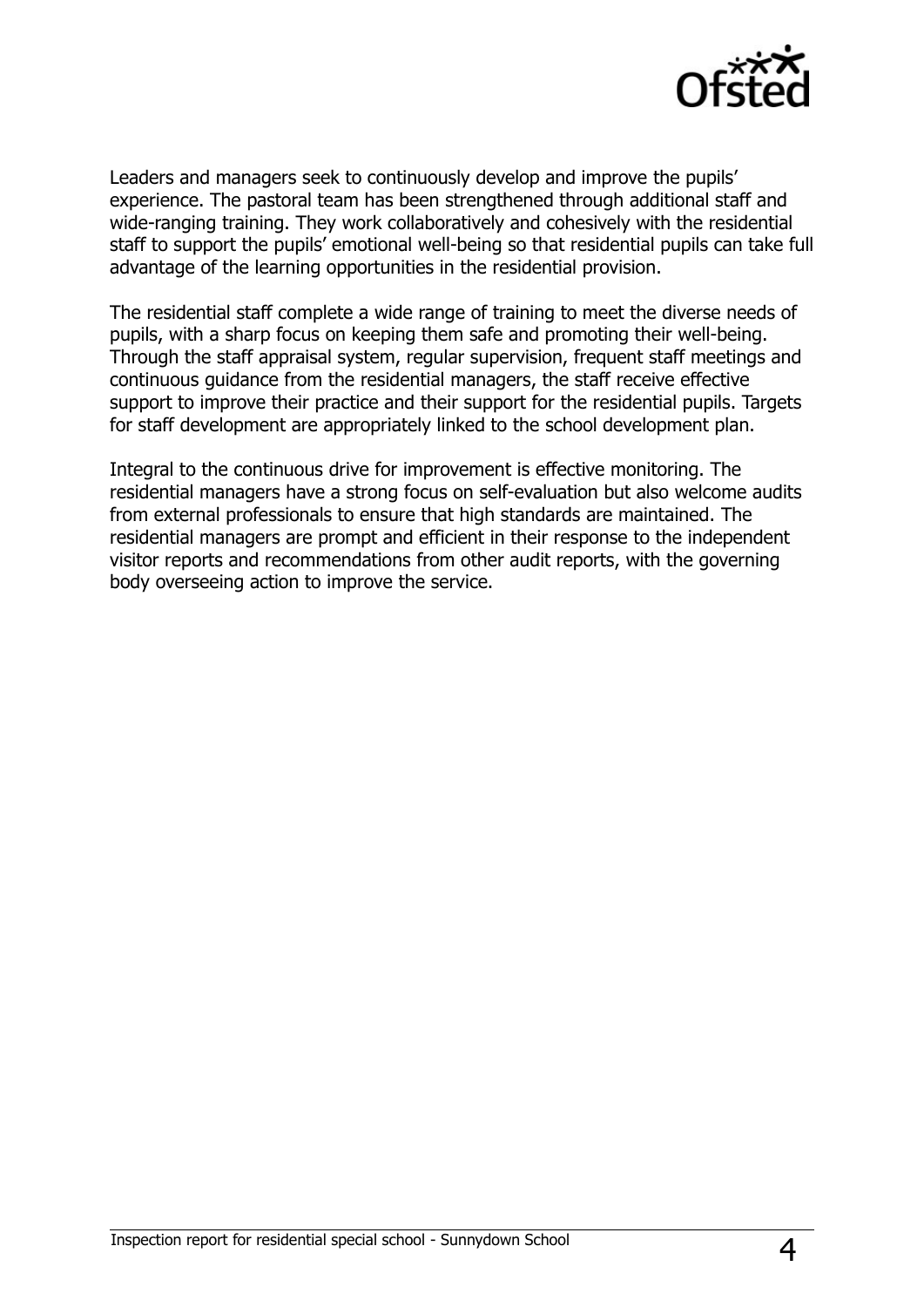

## **What does the residential special school need to do to improve?**

### **Recommendation**

Ensure that all pre-employment references are verified.

## **Information about this inspection**

Inspectors have looked closely at the experiences and progress of children and young people using the 'Social care common inspection framework'. This inspection was carried out under the Children Act 1989 to assess the effectiveness of the service, how it meets the core functions of the service as set out in legislation, and to consider how well it complies with the national minimum standards.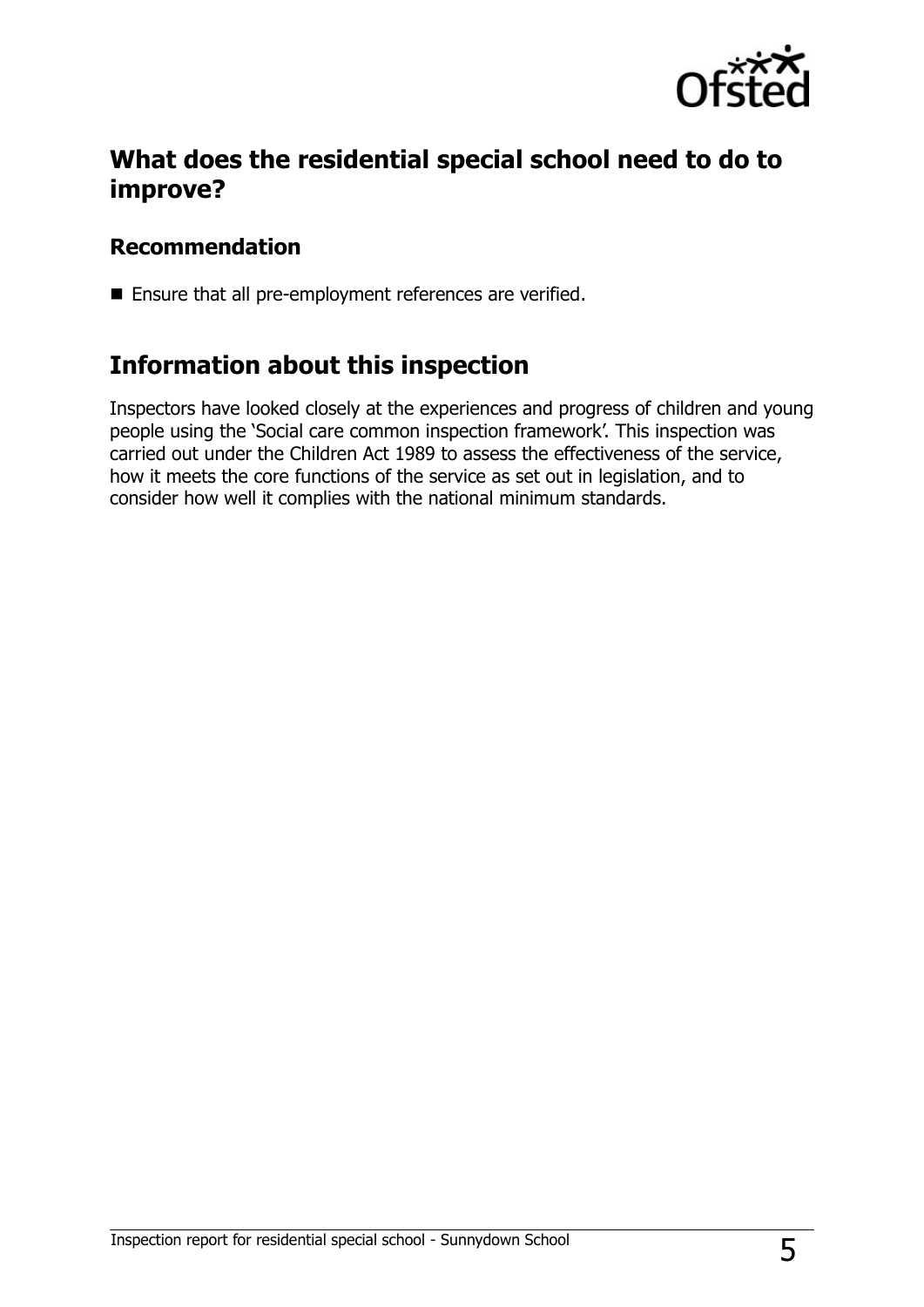

## **Residential special school details**

**Social care unique reference number:** SC013896 **Headteacher/teacher in charge:** Mr Paul Jensen **Type of school: Residential special school Telephone number:** 01883 342281 **Email address:** Pjensen@sunnydown.surrey.sch.uk

## **Inspector**

Jan Hunnam, Ofsted inspector